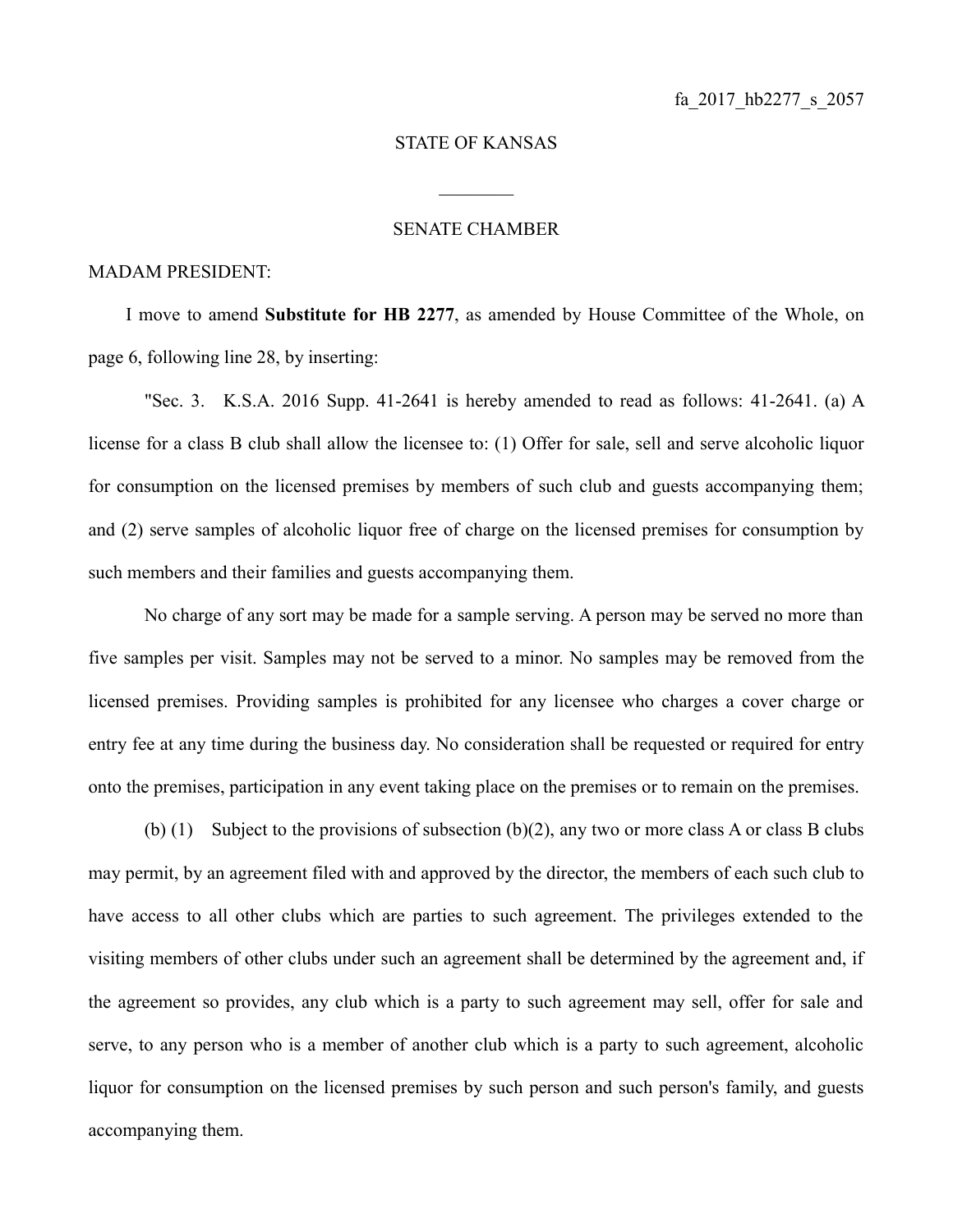(2) A class B club may enter into a reciprocal agreement authorized by subsection  $(b)(1)$  only if the class B club is a restaurant.

(c) Except as provided by subsection (d), an applicant for membership in a class B club shall, before becoming a member of such club:

(1) Be screened by the club for good moral character; and

(2) pay an annual membership fee of not less than  $$10;$  and

(3) wait for a period of 10 days after completion of the application form and payment of the membership fee.

(d) Notwithstanding the membership fee-and waiting period requirement of subsection (c):

(1) Any class B club located on the premises of a hotel or RV resort may establish rules whereby a guest, who registered at the hotel or RV resort and who is not a resident of the county in which the club is located, may file application for temporary membership in such club. The membership, if granted, shall be valid only for the period of time that the guest is a bona fide registered guest at the hotel or RV resort and such temporary membership shall not be subject to the waiting period or fee requirement of this section.

(2) Any class B club located on property which is owned or operated by a municipal airport authority and upon which consumption of alcoholic liquor is authorized by law may establish rules whereby an air traveler who is a holder of a current airline ticket may file application for temporary membership in such club for the day such air traveler's ticket is valid, and such temporary membership shall not be subject to the waiting period or fee requirement of this section.

(3) Any class B club may establish rules whereby military personnel of the armed forces of the United States on temporary duty and housed at or near any military installation located within the exterior boundaries of the state of Kansas may file application for temporary membership in such club. The membership, if granted, shall be valid only for the period of the training, not to exceed 20 weeks.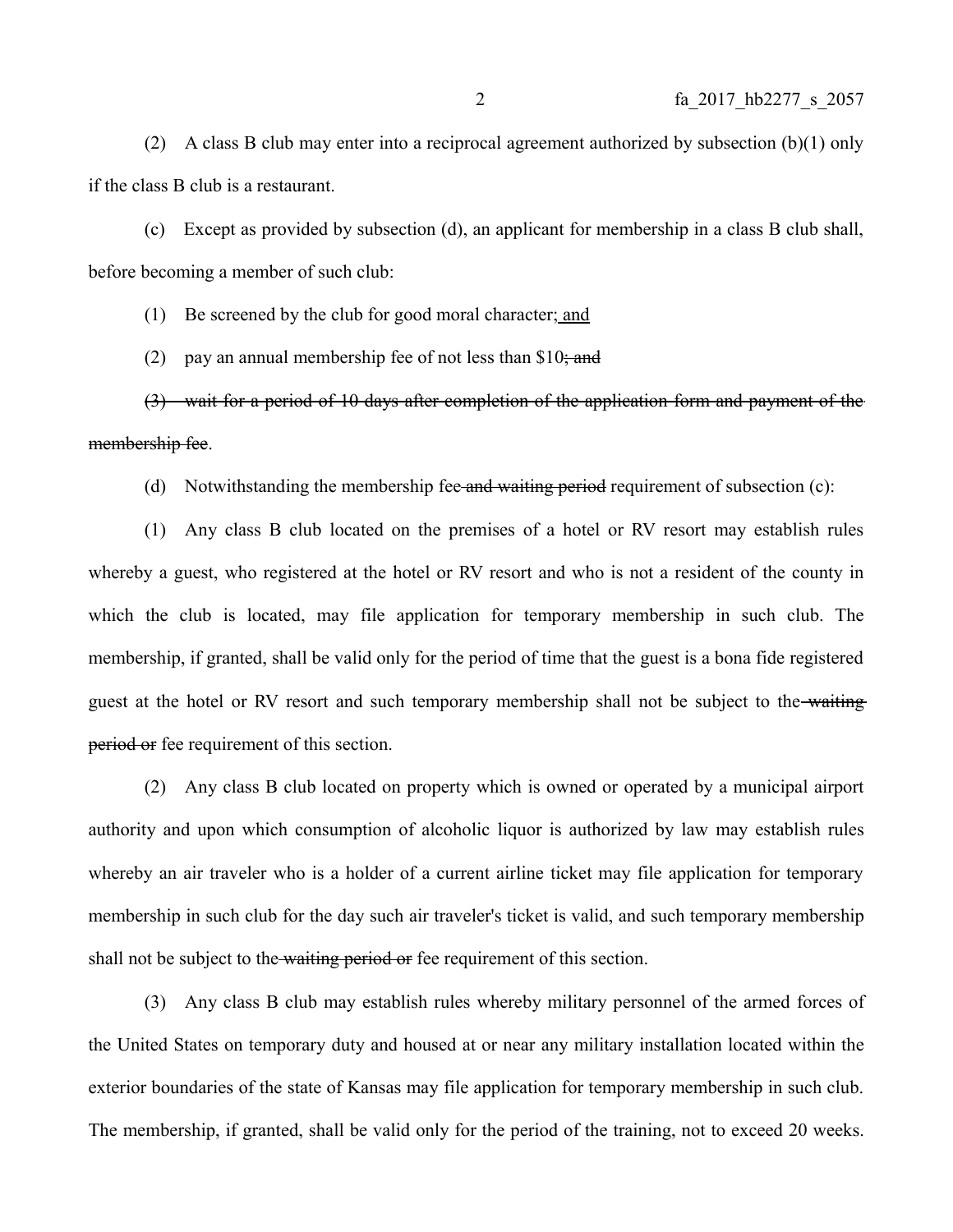Any person wishing to make application for temporary membership in a class B club under this subsection  $(d)(3)$  shall present the temporary duty orders to the club. Temporary membership issued under this subsection  $(d)(3)$  shall not be subject to the waiting period or fee requirements of this section.

(4) Any class B club may enter into a written agreement with a hotel or RV resort whereby a guest who is registered at the hotel or RV resort and who is not a resident of the county in which the club is located may file application for temporary membership in such club. The temporary membership, if granted, shall be valid only for the period of time that the guest is a bona fide registered guest at the hotel or RV resort and shall not be subject to the waiting period or dues fee requirement of this section. A club may enter into a written agreement with a hotel or RV resort pursuant to this provision only if: (A) The hotel or RV resort is located in the same county as the club; (B) there is no class B club located on the premises of the hotel or RV resort; and (C) no other club has entered into a written agreement with the hotel or RV resort pursuant to this section.

(5) Any class B club located in a racetrack facility where races with parimutuel wagering are conducted under the Kansas parimutuel racing act may establish rules whereby persons attending such races may file an application for temporary membership in such club for the day such person is attending such races, and such temporary membership shall not be subject to the waiting period or fee requirement of this section.

(e) A licensee may store on its premises wine sold to a customer for consumption at a later date on its premises in the unopened container. Such wine must be kept separate from all other alcohol stock and in a secure locked area separated by customer. Such wine shall not be removed from the licensed premises in its unopened condition.";

Also on page 6, in line 29, by striking "is" and inserting "and 41-2641 are";

And by renumbering sections accordingly;